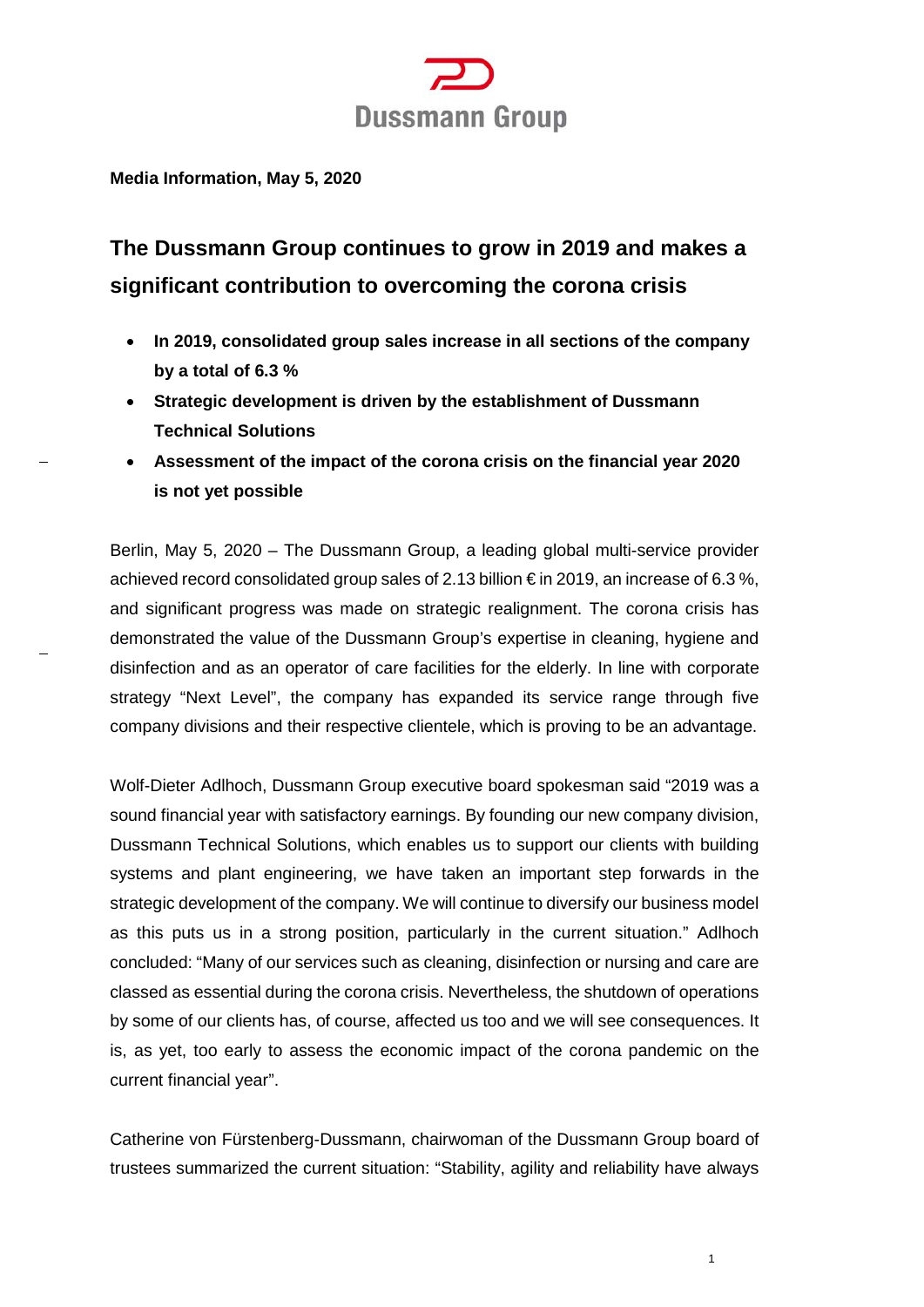been important cornerstones of our activities as a family enterprise and in times of crisis this is more so than ever. Our employees are doing a great job under enormous pressure. Those who come into direct contact with the virus during their work and selflessly battle its spread are the real heroes, not only at this time."

#### **The Dussmann Group contributes in many ways to overcoming the crisis**

The Dussmann Group contributes a wide range of expertise and resources to meeting the corona crisis and mitigating its impact. "Whilst many companies have been forced to discontinue or downsize their operations, this has frequently not been possible for us" explains Adlhoch. "In many hospitals and care institutions, our employees carry out cleaning and disinfection to enable doctors and nurses to work under hygienic conditions and the teams in our Kursana facilities continue to provide care for residents."

In other countries, too, Dussmann plays a role in national crisis management. Italy, where the Dussmann Group has its largest operations outside Germany, was hit particularly hard by the corona crisis and Dussmann teams have been battling the spread of the corona virus and its consequences since the outbreak of the disease. This includes cleaning in hospitals in the badly affected Lombardy region, disinfection of the vaporetti and ferries in Venice and catering in a field hospital set up to care for Covid-19 patients in Bergamo, a worldwide epicenter of the corona crisis.

It is not only healthcare institutions but also clients from industry who need the services. For example, a cleaning team from the facility management division, **Dussmann Service**, carried out hygiene cleaning on the premises of long-standing Dussmann client, Webasto, a leading automotive supplier with headquarters in Stockdorf, after several employees there were tested positive with the corona virus at the beginning of 2020. These were the first known cases in Germany.

Following the cleaning mission, Dr. Holger Engelmann, CEO of Webasto, commented: "The Dussmann teams disinfected the entire site. Stockdorf was probably the microbiologically cleanest Webasto site in the world".

#### **Essential nursing and childcare services**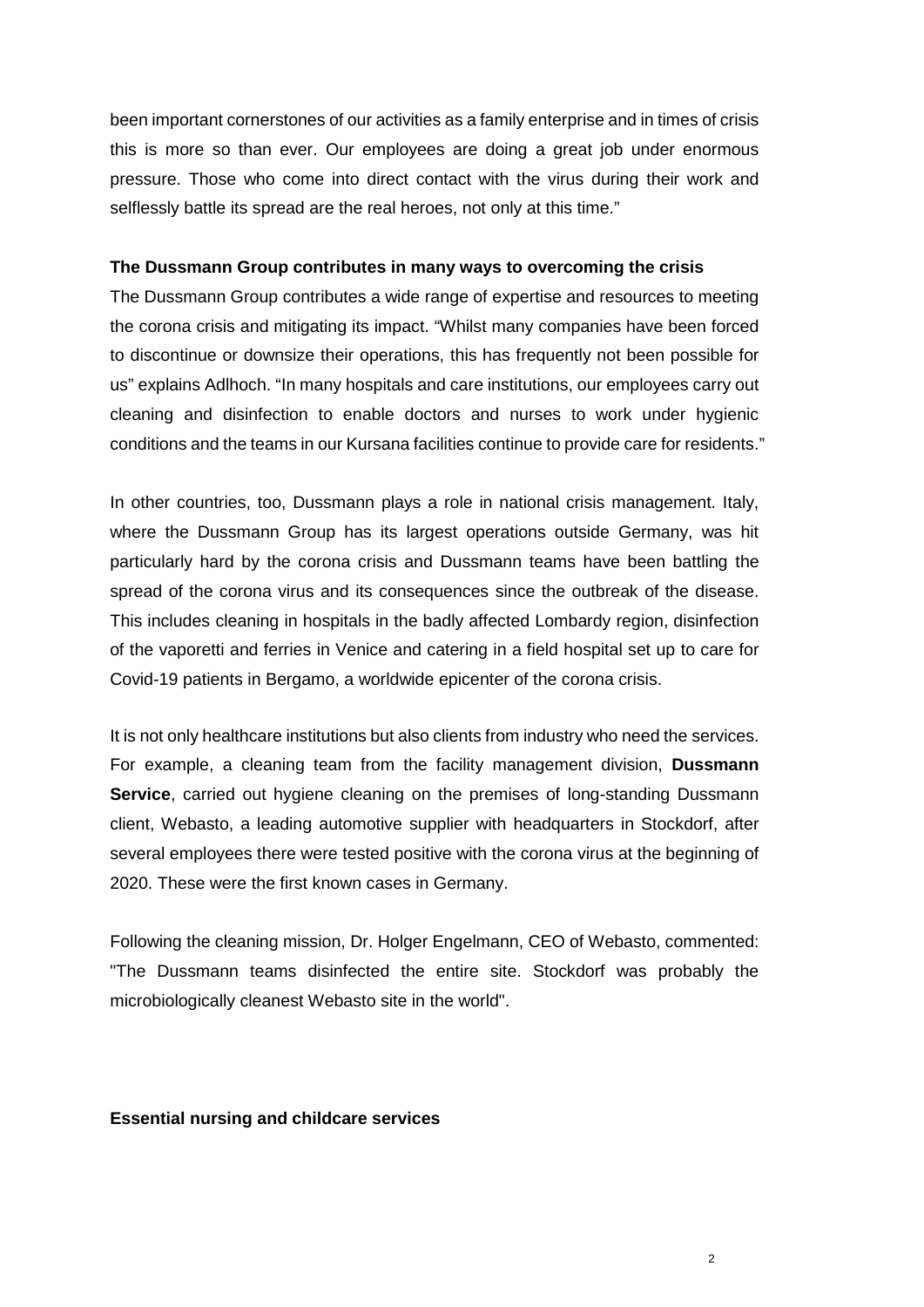The company division **Kursana,** which operates 116 nursing and care facilities for the elderly initiated the preventive measures stipulated by the Infection Protection Act to protect residents and employees from coronavirus infection. There has been a ban on visitors since mid-March and tablets have been purchased to enable residents to maintain at least digital communication with their families. The concept for the prevention and control of infectious diseases is based on the recommendations of the Robert Koch Institute and takes the form of a step-by-step plan, which is implemented in close coordination with the authorities. At **Dussmann KulturKindergarten** facilities, educator teams provide emergency childcare for personnel in essential occupations, for example at hospitals. Further examples of employee dedication are described in the [Dussmann Group Annual Report](https://news.dussmanngroup.com/publikationen/) 2019 and in a short video.

#### **The Dussmann Group seeks to minimize impact on the workforce**

The Dussmann Group strives to minimize the impact of the corona crisis on its employees by means of a number of measures; some employees are temporarily assigned to other service operations such as care facilities or hospitals, which are not subject to closures. Where unavoidable, the company makes adjustment through utilization of time credit and introduction of short time working.

## **In 2019, the Dussmann Group increases sales in all company divisions**

In 2019, consolidated group sales increased by 6.3 percent to 2.13 bill. € (2018: 2.01 bill. €). Each of the company divisions made a contribution. The EBITDA on Dussmann Group consolidated group sales was 5.0 % in 2019 (2018: 6.2 %). Total group sales which include managed and intercompany sales increased to 2.40 bill.  $\epsilon$ (2018: 2.34 bill. €).

The company division **Dussmann Service**, which includes the sales of Dussmann Technical Solutions in addition to integrated facility management, contributed 1.67 bill.  $€$  to consolidated group sales. This represents growth of 6.6 % (2018: 1.56 bill. €). This was largely due to major new service contracts won by the Dussmann Service subsidiaries in Italy, Luxembourg and Austria. The acquisition of the electrical engineering specialist, STS, in the summer of 2019, and the inclusion of Gaetano Paolin S.p.a., Padua, purchased in 2018, also contributed to the increase. The company division **Care & Kids**, which combines Kursana and Dussmann KulturKindergarten, grew by 5.3 % contributing 433 mill.  $\epsilon$  to consolidated group sales (2018: 411 mill. €). This was due, among other things, to two newly opened Kursana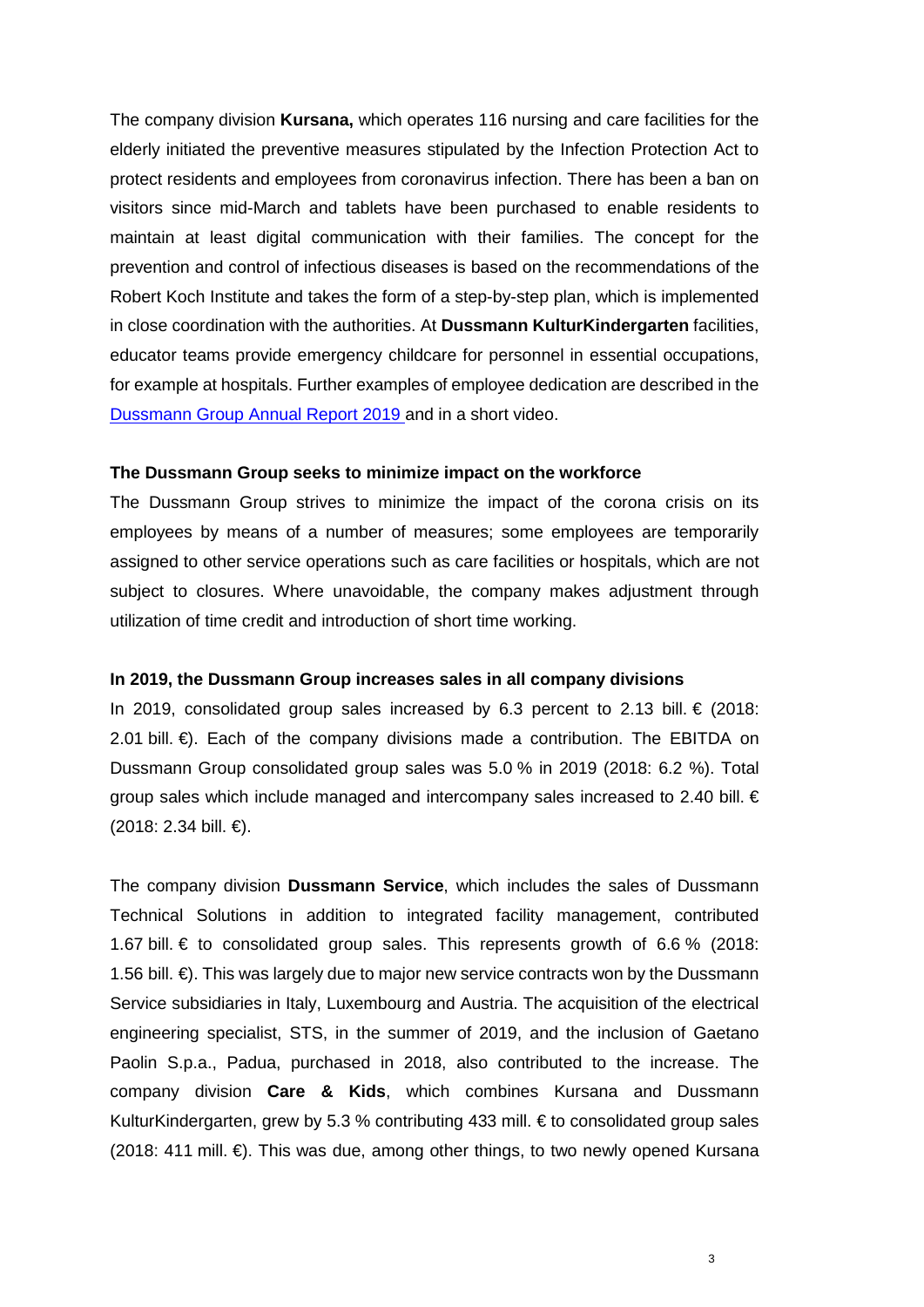facilities in Eschenburg (Hesse) and Hamminkeln (North-Rhine Westphalia). The sales at **KulturKaufhaus** increased by 2.8 % to 36 mill. € (2018: 35 mill. €).

# **Significant strategic progress**

The year saw significant progress on the implementation of group strategy Next Level; in summer 2019 the newly acquired STS Group, an electrical engineering specialist with head offices in Ireland, was successfully integrated into the newly founded company division, **Dussmann Technical Solutions** (DTS). As a partner to the pharmaceutical industry, the life science sector, data centers and energy providers, STS has operations across Europe and the Middle East. In addition to STS, DTS business units are the refrigeration and air-conditioning specialist, DKA (Dresdner Kühlanlagenbau) and the elevator manufacturer, HEBO which joined the Dussmann Group in 2013 and 2016 respectively. "DTS expands our service portfolio; we are increasing our activities in the high-margin business for technical building systems and equipment which complements our traditional core business of facility management" said Catherine von Fürstenberg-Dussmann.

The Dussmann Group sharpened its regional focus, divesting operations in Latvia in autumn 2019, and in China and Hong Kong at the start of 2020. The objective of this portfolio streamlining is to concentrate resources on Europe, the Middle East and selected Asian markets.